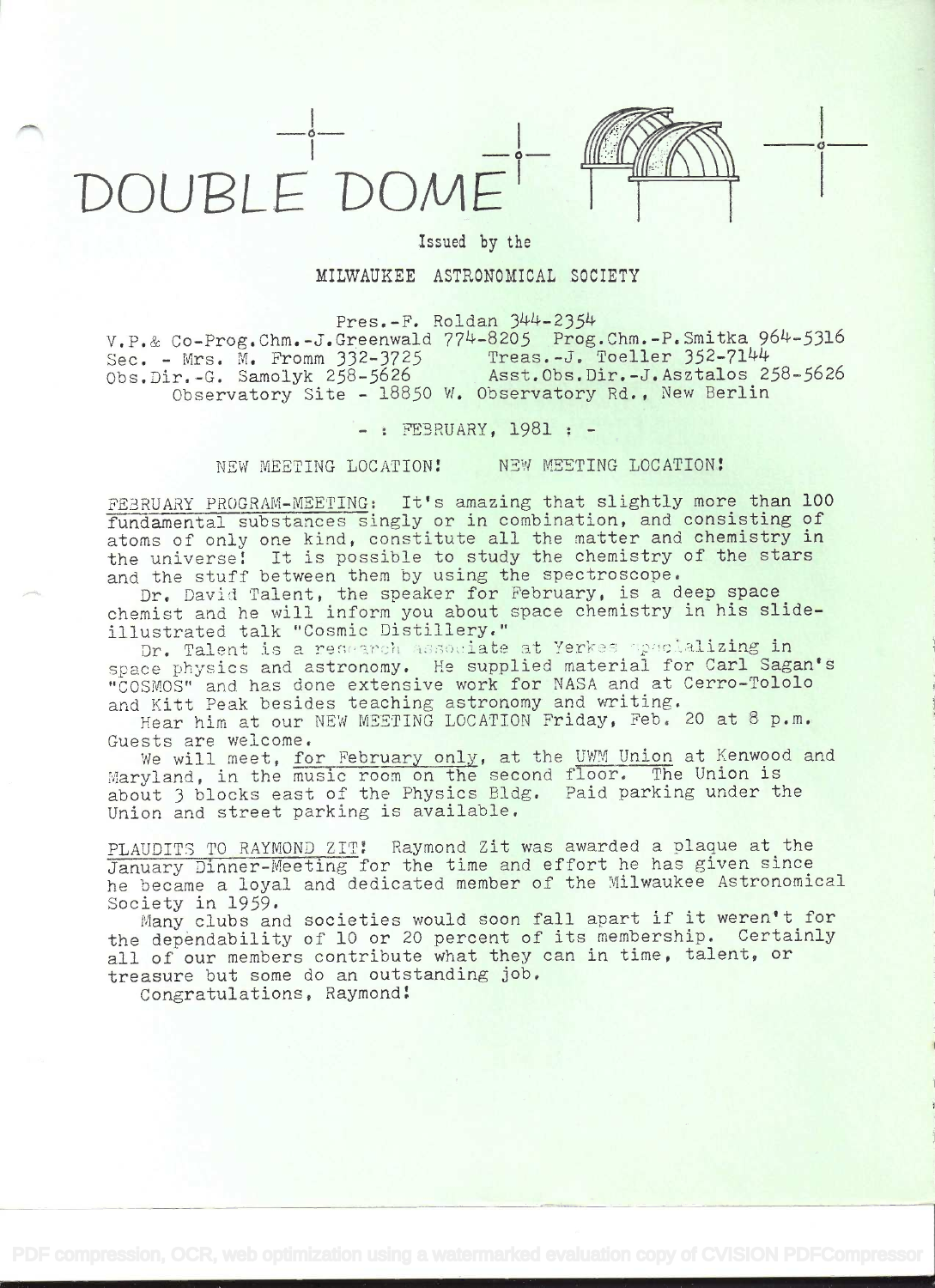MR. WALTER SCOTT HOUSTON sent a pleasant letter to your Double-Dome editor recently to say some nice things about the late Ralph .Buckstaff and the MAS.

About Mr. Buckstaff, Mr. Houston wrote, 'Carl Sagan says we are all star-born because we all carry heavy elements in our body that only could have been made in the explosions of a supernova. For Ralph Buckstaff this is completely appropriate -- the Oshkosh genius was a man star-born from the start."

About your Society, he wrote, "The thing that impresses me most about the Milwaukee Astronomical Society was the way it has managed to persist in high grade amateur astronomical work that is a real contribution to astronomy. It doesn't get wide national publicity but I know of no society that has contributed more solidly over the space of nearly half a century. If an author today wrote a history of American amateur astronomy the MAS would have to be the biggest of the chapters devoted to clubs."

Mr. Houston is a Founder Member of the Milwaukee Astronomical Society. He was present at the first meeting with Founder LaVerne Armfield and Ed. Halbach,

GRAZING OCCULTATIONS: Three will occur in February and March, all nearby.

- 1 Fri., Feb. 14, 8:12 p.m. 6.7 mag. star, 75% waxing crescent moon, dark limb graze,
- 2 Mon., Mar. 10, 8:06 p.m. 7.7 mag. star, 18% sunlit moon, waxing crescent, dark limb graze.
- 3 Sun., Mar. 29, 4:15 a.m., pi Sagittarii, 3.0 mag., 44% sunlit moon, waning, bright limb graze.

Call John Asztalos or Gerry Samolyk at 258-5626 for more informatiori.

Grazing occultations occur when the edge of the moon eclipses a star. At the proper location, an earth-bound observer will see the star play peek-a-boo as it appears and disappears owing to moon mountains and valleys passing between the star and observer. Other nearby observers may see the star occult completely or it may not disappear at all!

This would be a good program for our new or newer observers with telescopes.

NEW MEMBERS: The MAS display booth at the Second Annual Air Show at Brookfield Square last month kindled a lot of interest in your<br>Society. Thanks to the members who managed the booth, we have a Society. Thanks to the members who managed the booth, we have a lot of new members to add to the roster. Meet: Tom Ajack, Jr., Hales Corners; Gregg Kuehn and wife Kathy, Grafton; George Kutner, Wauwatosa; Gary Robards and wife Kathleen, Mukwonago; Richard Wiesen and son John, Brookfield; George Wucivic, Mukwonago. Everyone will be introduced at the February meeting at the UWM Union.

SOMETHING NEW: A new group called the International Meteor Network has formed for the purpose of communicating between amateur and professional astronomers observing meteors. Benefits include a newsletter, bulletins, and reports about observations and new showers to look for. For more information, or if you want to join, call Gerry Samolyk at 258-5626.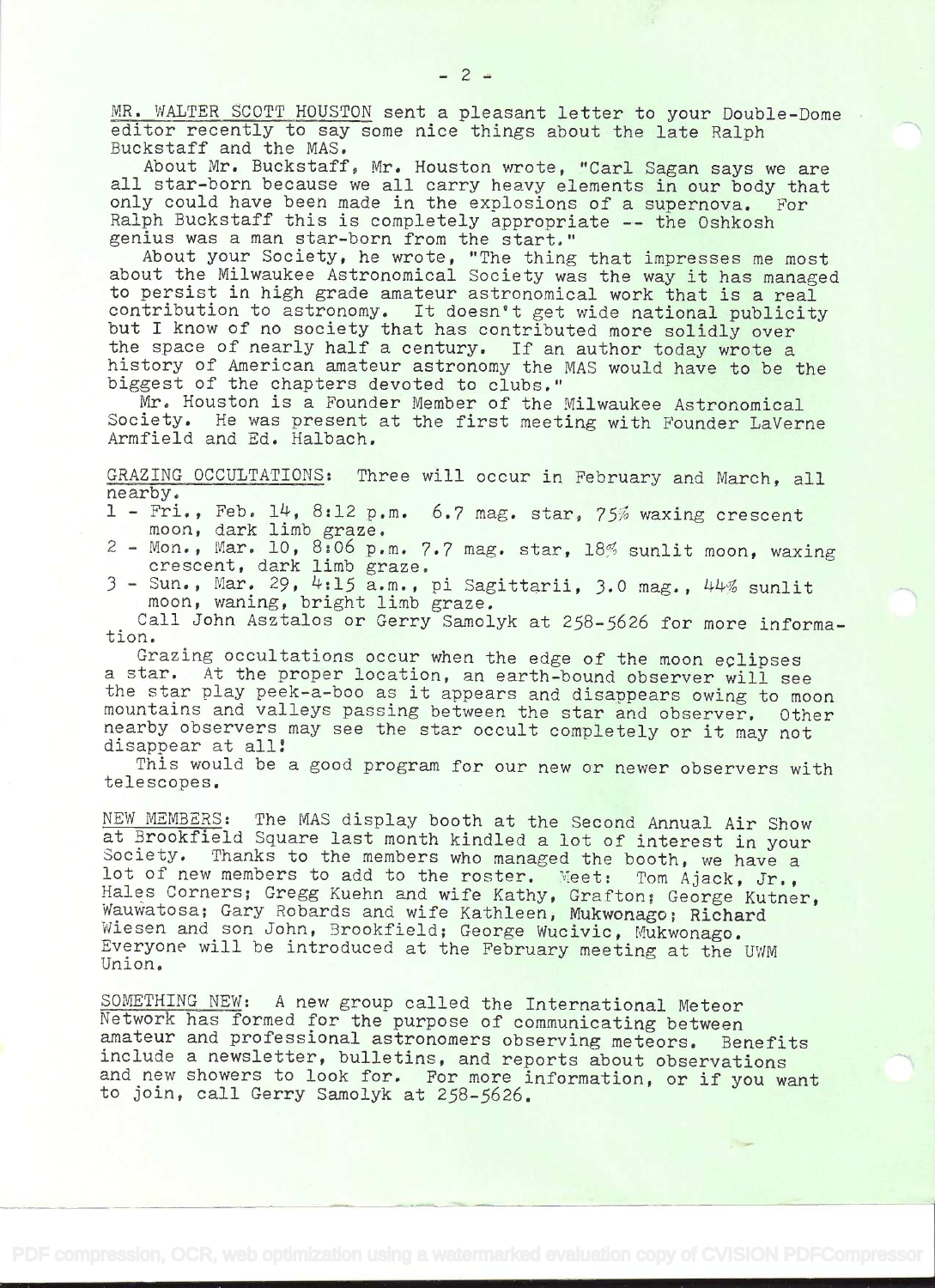FOR SALE: Six inch f8 Newtonian reflector. Tube is in fair condition, equitorial mount and drive in very good condition. 1/4" and 1/2" focal length eyepieces, 2X-3X Barlow lens. \$200 takes all.

\* \* \*

Quantum 6, rarely used, perfect condition. 20mm eyepiece, dew cap, complete outfit. Price \$2,000. Selling for much less than new price. Please call Mark Adams at 543-1054 between 9-10 p.m.

"NORTHERN LIGHTS," The North Central Region of the Astronomical League newsletter will soon publish its March edition.

This informative quarterly contains a wide variety of astronomical news and features. Subscriptions are \$2.50/year. Remit to Mr. J. H. Fox, 14601 55th St. S, Afton, Minnesota, 55001.

Mr. Fox can use some short astronomical articles. You write, he will edit.

STAFF MEETING: Meet at the observatory Wed., March 4, at 7:30 p.m. If the weather is bad, meet at Gerry Samolyk's home at 411 N. 61st St. , Milwaukee. Call 258-5626 to verify the meeting place.

Here's a good opportunity for our new members to get acquainted with each other and their Society, and, if the weather cooperates, with the observatory and its equipment!

THE BOARD WILL MEET Fri., Feb. 27, 7:30 p.m., at the home of Dan and Mary Ellen Fromm, 2511 E. Newton (332-3725). Spouses are welcome.

CANADIAN HANDBOOKS are here. If you've ordered a copy, you may pick it up at the February Program-Meeting. If you can't attend, call James Toeller at 352-7144.

OBSERVATORY NEWS: We're not doing nothing! Read this impressive observation summary for 1980: Occultations: G. Hanson -  $31$ ; B. James -  $51$ ; V. Tangney -  $3$ total 85. Variables: J. Asztalos - 11; G. Hanson - 5,211; C. Hesseltine  $144$ ; R. James - 301; J. Pfannerstill - 12; G. Samolyk -2,8149; T. Renner - 273. Total 8,701.

\* \* \*

Goals for 1981;

1) Finish 26" Telescope and building.

2) Clean up and repair rest of observatory in time for 1982 Regional Convention.

\* \* \*

Many thanks to M. Zahorik who faithfully mowed the observatory lawn every two weeks, to Pres. F. Roldan for hauling the trash, and to everyone else who lent a hand during the past year.